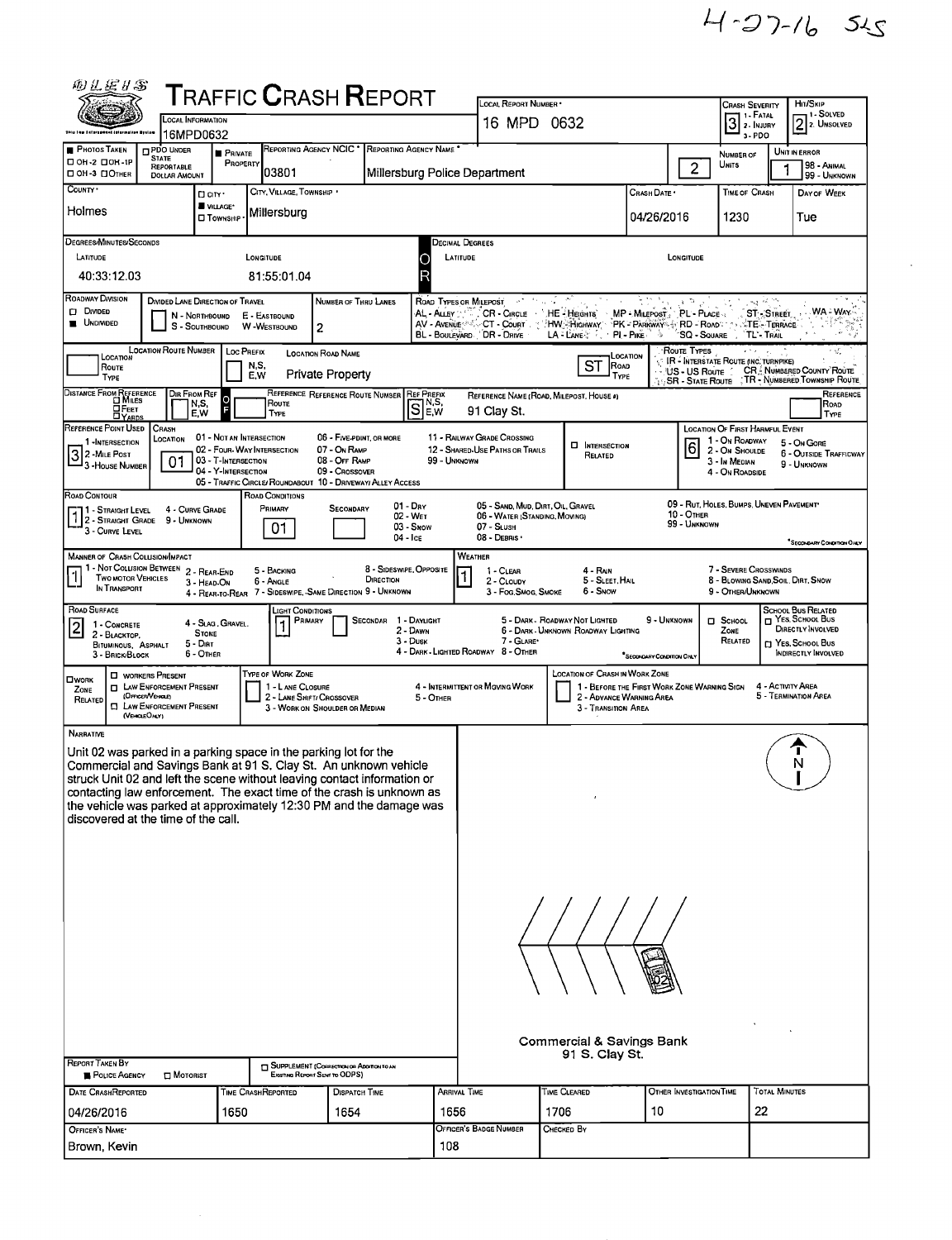| Unit                                                                                                                                                                                     |                                                                                                                                                       |                                                                                            |                                                                                                                              |
|------------------------------------------------------------------------------------------------------------------------------------------------------------------------------------------|-------------------------------------------------------------------------------------------------------------------------------------------------------|--------------------------------------------------------------------------------------------|------------------------------------------------------------------------------------------------------------------------------|
|                                                                                                                                                                                          |                                                                                                                                                       |                                                                                            | <b>LOCAL REPORT NUMBER</b><br>16 MPD 0632                                                                                    |
| <b>UNIT NUMBER</b><br>OWNER NAME: LAST, FIRST, MIDDLE ( $\Box$ SAME AS DRIVER )                                                                                                          |                                                                                                                                                       | <b>OWNER PHONE NUMBER</b>                                                                  | DAMAGE AREA<br><b>DAMAGE SCALE</b>                                                                                           |
| Unknown. .                                                                                                                                                                               |                                                                                                                                                       |                                                                                            | FRONT                                                                                                                        |
| OWNER ADDRESS: CITY, STATE, ZIP<br><b>CISAME AS DRIVER 1</b>                                                                                                                             |                                                                                                                                                       |                                                                                            | □<br>1 - NONE                                                                                                                |
| OH                                                                                                                                                                                       |                                                                                                                                                       |                                                                                            |                                                                                                                              |
| <b>LP STATE</b><br>LICENSE PLATE NUMBER                                                                                                                                                  | <b>VEHICLE IDENTIFICATION NUMBER</b>                                                                                                                  |                                                                                            | 2 - MINOR<br># Occupants                                                                                                     |
|                                                                                                                                                                                          |                                                                                                                                                       |                                                                                            | o<br>о<br>3 - FUNCTIONAL                                                                                                     |
| <b>VEHICLE YEAR</b><br><b>VEHICLE MAKE</b><br>0<br>Unknown                                                                                                                               | <b>VEHICLE MODEL</b>                                                                                                                                  | <b>VEHICLE COLOR</b>                                                                       | 4 - DISABLING                                                                                                                |
| INSURANCE COMPANY<br>PROOF OF<br>ם<br><b>INSURANCE</b><br>SHOWN                                                                                                                          | POLICY NUMBER                                                                                                                                         | <b>Towed By</b>                                                                            | ם<br>o<br>ם<br>9 - UNKNOWN                                                                                                   |
| CARRIER NAME, ADDRESS, CITY, STATE, ZIP                                                                                                                                                  |                                                                                                                                                       |                                                                                            | <b>CARRIER PHONE</b>                                                                                                         |
| US DOT<br>VEHICLE WEIGHT <b>GVWR/GCWR</b>                                                                                                                                                | Cargo Body Type<br>01 - No CARGO BODY TYPE/NOT APPLICABL 09 - POLE                                                                                    |                                                                                            | <b>TRAFFICWAY DESCRIPTION</b><br>11 - Two Way, Not Divided                                                                   |
| 1 - LESS THAN OR EQUAL TO 10K LBS<br>2 - 10,001 то 26,000к Las<br>HM PLACARD ID NO.<br>3 - MORE THAN 26.000K LBS.                                                                        | 99<br>102 - Bus/Van (9-15 Seats, Inc Driver)<br>03 - Bus (16+ Seats, Inc Driver)                                                                      | 10 - Cargo Tank<br>11 - FLAT BED                                                           | 2 - Two-Way, Not Divided, Continuous LEFT TURN LANE<br>3 - Two-Way, Divided, Unprotected (Painted or Grass - 4FT.) Media     |
|                                                                                                                                                                                          | 04 - VEHICLE TOWING ANOTHER VEHICLE<br>05 - Logging                                                                                                   | 12 - Dump<br>13 - CONCRETE MIXER                                                           | 4 - T WO-WAY, DIVIDED, POSITIVE MEDIAN BARRIER                                                                               |
| HAZARDOUS MATERIAL<br><b>HM CLASS</b><br>0<br>RELATED<br><b>NUMBER</b>                                                                                                                   | 06 - INTERMODAL CONTAINER CHASIS<br>07 - CARGO VAN/ENCLOSED BOX                                                                                       | 14 - Auto Transporter<br>15 - GARBAGE / REFUSE                                             | 5 - ONE-WAY TRAFFICWAY<br><b>HIT / SKIP UNIT</b>                                                                             |
| NON-MOTORIST LOCATION PRIOR TO IMPACT                                                                                                                                                    | 08 - GRAIN, CHIPS, GRAVEL<br><b>TYPE OF USE</b><br>UNIT TYPE                                                                                          | 99 - OTHER/UNKNOWN                                                                         |                                                                                                                              |
| 01 - INTERSECTION - MARKED CROSSWAL<br>02 - INTERSECTION - NO CROSSWALK                                                                                                                  | 99                                                                                                                                                    |                                                                                            | PASSENGER VEHICLES (LESS THAN 9 PASSENGERS MED/HEAVY TRUCKS OR COMBO UNITS > 10KLBS BUS/VAM/LIMO(9 OR MORE INCLUDING DRIVER) |
| 03 - INTERSECTION OTHER<br>04 - MIDBLOCK - MARKED CROSSWALK                                                                                                                              | 01 - Sub-COMPACT<br>1 - PERSONAL<br>02 - COMPACT<br>99 - Unknown 03 - Mid Size                                                                        | 14 - SINGLE UNIT TRUCK; 3+ AXLES                                                           | 13 - SINGLE UNIT TRUCK OR VAN 2AXLE, 6 TIRES 21 - BUS/VAN (9-15 SEATS, INC DRIVER)<br>22 - Bus (16+ Seats. Inc Driver)       |
| 05 - TRAVEL LANE - OTHER LOCATION<br>06 - BICYCLE LANE                                                                                                                                   | 2 - COMMERCIAL<br>OR HIT/SKIP<br>04 - Full Size<br>3 - GOVERNMENT<br>05 - MINIVAN                                                                     | 15 - SINGLE UNIT TRUCK / TRAILER<br>16 - Truck/Tractor (Bobtail)                           | NON-MOTORIST<br>23 - Animal With Rider                                                                                       |
| 07 - Shoulder/Roadside<br>08 - SIDEWALK                                                                                                                                                  | 06 - SPORT UTILITY VEHICLE<br>07 - Pickup                                                                                                             | 17 - TRACTOR/SEMI-TRAILER<br>18 - TRACTOR/DOUBLE<br>19 - TRACTOR/TRIPLES                   | 24 - ANIMAL WITH BUGGY, WAGON, SURREY<br>25 - BICYCLE/PEDACYCLIST<br>26 - PEDESTRIAN/SKATER                                  |
| 09 - MEDIAN/CROSSINO ISLAND<br>10 - DRIVE WAY ACCESS<br>11 - SHAREO-USE PATH OR TRAIL                                                                                                    | 08 - Van<br>$\Box$ In Emergency<br>09 - MOTORCYCLE<br>RESPONSE                                                                                        | 20 - OTHER MEDIHEAVY VEHICLE                                                               | 27 - OTHER NON-MOTORIST                                                                                                      |
| 12 - NON-TRAFFICWAY AREA<br>99 - OTHER/UNKNOWN                                                                                                                                           | 10 - MOTORIZED BICYCLE<br>11 - SNOWMOBILE/ATV<br>12 - OTHER PASSENGER VEHICLE                                                                         |                                                                                            | <b>HAS HM PLACARD</b>                                                                                                        |
| <b>SPECIAL FUNCTION 01 - NONE</b>                                                                                                                                                        | 17 - FARM VEHICLE<br>09 - AMBULANCE                                                                                                                   | MOST DAMAGED AREA                                                                          | Астюм                                                                                                                        |
| 02 - TAXI<br>$10 -$ Fire<br>03 - RENTAL TRUCK (OVER 10K LBS)<br>04 - Bus - School (Public or Private) 12 - Milltary                                                                      | 18 - FARM EQUIPMENT<br>19 - Мотовноме<br>11 - HIGHWAY/MAINTENANCE<br>20 - GOLF CART                                                                   | 01 - None<br>99<br>02 - CENTER FRONT<br>03 - Right Front                                   | 08 - LEFT SIDE<br>99 - Unknown<br>1 - Non-Contact<br>9<br>09 - LEFT FRONT<br>2 - Non-Collision                               |
| 05 - Bus - Transit<br>13 - Pouce<br>06 - Bus - CHARTER                                                                                                                                   | 21 - TRAIN<br>22 - OTHER (EXPLANIN NARRATIVE)<br>14 - PUBLIC UTILITY                                                                                  | MPACT ARE 04 - RIGHT SIDE<br>05 - RIGHT REAR                                               | 10 - Top and Windows<br>3 - STRIKING<br>11 - UNDERCARRIAGE<br>4 - STRUCK<br>12 - LOAD/TRAILER                                |
| 07 - Bus - SHUTTLE<br>08 - Bus - OTHER                                                                                                                                                   | 15 - OTHER GOVERNMENT<br>16 - CONSTRUCTION EQIP.                                                                                                      | 99<br>06 - REAR CENTER<br>07 - LEFT REAR<br>14 - Отнев                                     | 5 - STRIKING/STRUCK<br>13 - TOTAL (ALL AREAS)<br>9 - UNKNOWN                                                                 |
| PRE- CRASH ACTIONS                                                                                                                                                                       |                                                                                                                                                       |                                                                                            |                                                                                                                              |
| MOTORIST<br>99<br>01 - STRAIGHT AHEAD                                                                                                                                                    | 07 - MAKING U-TURN<br>13 - NEGOTIATINO A CURVE                                                                                                        | NON-MOTORIST<br>15 - ENTERING OR CROSSING SPECIFIED LOCATIO                                | 21 - OTHER NON-MOTORIST ACTION                                                                                               |
| 02 - BACKING<br>03 - CHANGING LANES                                                                                                                                                      | 14 - OTHER MOTORIST ACTIO<br>08 - ENTERING TRAFFIC LANE<br>09 - LEAVING TRAFFIC LANE                                                                  | 16 - WALKING, RUNNING, JOGGING, PLAYING, CYCLING<br>17 - WORKING                           |                                                                                                                              |
| 99 - UNKNOWN<br>04 - OVERTAKING/PASSING<br>05 - MAKING RIGHT TURN                                                                                                                        | 10 - PARKED<br>11 - SLOWING OR STOPPED IN TRAFFIC                                                                                                     | 18 - Pushing Vehicle<br>19 - APPROACHING OR LEAVING VEHICLE                                |                                                                                                                              |
| 06 - MAKING LEFT TURN<br><b>CONTRIBUTING CIRCUMSTANCE</b>                                                                                                                                | 12 - DRIVERLESS                                                                                                                                       | 20 - STANDING                                                                              | <b>VEHICLE DEFECTS</b>                                                                                                       |
| <b>MOTORIST</b><br>Primary<br>01 - NONE                                                                                                                                                  | 11 - IMPROPER BACKING                                                                                                                                 | NON-MOTORIST<br><b>22 - NONE</b>                                                           | 01 - TURN SIGNALS<br>02 - HEAD LAMPS                                                                                         |
| 99<br>02 - FAILURE TO YIELD<br>03 - Ran Red Light                                                                                                                                        | 12 - IMPROPER START FROM PARKED POSITION<br>13 - Stopped or Parked Llegally                                                                           | 23 - IMPROPER CROSSING<br>24 - DARTING                                                     | 03 - TAIL LAMPS<br>04 - BRAKES                                                                                               |
| 04 - RAN STOP SIGN<br>05 - Exceeded Speed Limit<br>SECONDARY<br>06 - UNSAFE SPEED                                                                                                        | 14 - OPERATING VEHICLE IN NEGLIGENT MANNER<br>15 - SWERING TO AVOID (DUE TO EXTERNAL CONDITIONS)                                                      | 25 - LYING AND/OR ILLEGALLY IN ROADWAY<br>26 - FALURE TO YIELD RIGHT OF WAY                | 05 - STEERING<br>06 - TIRE BLOWOUT                                                                                           |
| 07 - Improper Turn<br>08 - LEFT OF CENTER                                                                                                                                                | 16 - WRONG SIDE/WRONG WAY<br>17 - FALURE TO CONTROL<br>18 - VISION OBSTRUCTION                                                                        | 27 - NOT VISIBLE (DARK CLOTHING)<br>28 - INATTENTIVE<br>29 - FAILURE TO OBEY TRAFFIC SIGNS | 07 - WORN OR SLICK TIRES<br>08 - TRAILER EQUIPMENT DEFECTIVE<br>09 - MOTOR TROUBLE                                           |
| 09 - FOLLOWED TOO CLOSELY/ACDA<br>99 - UNKNOWN<br>10 - IMPROPER LANE CHANGE                                                                                                              | 19 - OPERATING DEFECTIVE EQUIPMENT<br>20 - LOAD SHIFTING/FALLING/SPILLING                                                                             | /SIGNALS/OFFICER<br>30 - WRONG SIDE OF THE ROAD                                            | 10 - DISABLEO FROM PRIOR ACCIDENT<br>11 - OTHER DEFECTS                                                                      |
| /PASSING/OFF ROAD                                                                                                                                                                        | 21 - OTHER IMPROPER ACTION                                                                                                                            | 31 - OTHER NON-MOTORIST ACTION                                                             |                                                                                                                              |
| <b>SEQUENCE OF EVENTS</b><br>5<br>21                                                                                                                                                     | <b>NON-COLUSION EVENTS</b><br>6<br>01 - OVERTURN/ROLLOVER                                                                                             | 06 - EOUIPMENT FAILURE<br>(BLOWN TIRE, BRAKE FAILURE, ETC)                                 | 10 - Cross Median                                                                                                            |
| FIRST<br>Most<br>HARMFUL <sup>1</sup>                                                                                                                                                    | 02 - FIRE/EXPLOSION<br>03 - IMMERSION<br>99 - Unknown                                                                                                 | 07 - SEPARATION OF UNITS<br>08 - RAN OFF ROAD RIGHT                                        | 11 - Cross CENTER LINE<br>Opposite Direction of Travel                                                                       |
| <b>HARMFUL</b><br>EVENT<br>EVENT                                                                                                                                                         | 04 - JACKKNIFE                                                                                                                                        | 05 - CARGO/EQUIPMENT LOSS OR SHIFT 09 - RAN OFF ROAD LEFT                                  | 12 - DOWNHILL RUNAWAY<br>13 - OTHER NON-COLLISION                                                                            |
| COLLISION WITH PERSON, VEHICLE OR OBJECT NOT FIXED                                                                                                                                       | COLLISION WITH FIXED, OBJECT                                                                                                                          | 25 - IMPACT ATTENUATOR/CRASH CUSHIOX33 - MEDIAN CABLE BARRIER                              | 41 - OTHER POST, POLE<br><b>48 - TREE</b>                                                                                    |
| 21 - PARKED MOTOR VEHICLE<br>14 - PEDESTRIAN<br>15 - PEDALCYCLE<br>22 - WORK ZONE MAINTENANCE EQUIPMENT<br>16 - RAILWAY VEHICLE (TRAN, ENGINE)<br>23 - STRUCK BY FALLING, SHIFTING CARGO | 26 - BRIDGE OVERHEAD STRUCTURE<br>27 - BRIDGE PIER OR ABUTMENT<br>28 - BRIDGE PARAPET                                                                 | 34 - MEDIAN GUARDRAIL BARRIER<br>35 - MEDIAN CONCRETE BARRIER<br>36 - MEDIAN OTHER BARRIER | 49 - FIRE HYDRANT<br>OR SUPPORT<br>50 - WORK ZONE MAINTENANCE<br>42 - CULVERT<br>43 - Cure<br>EQUIPMENT                      |
| 17 - Animal - Farm<br>OR ANYTHING SET IN MOTION BY A<br>18 - Animal - Deer<br><b>MOTOR VEHICLE</b>                                                                                       | 29 - BRIDGE RAIL<br>30 - GUARDRAIL FACE                                                                                                               | 37 - TRAFFIC SIGN POST<br>38 - OVERHEAD SIGN POST                                          | 44 - Олсн<br>51 - WALL, BUILDINO, TUNNEL<br>45 - EMBANKMENT<br>52 - OTHER FIXED OBJECT                                       |
| 19 - ANIMAL OTHER<br>24 - OTHER MOVABLE OBJECT<br>20 - MOTOR VEHICLE IN TRANSPORT                                                                                                        | 31 GUARDRAILEND<br>32 - PORTABLE BARRIER                                                                                                              | 39 - LIGHT/LUMINARIES SUPPORT<br>40 - UTILITY POLE                                         | 46 - FENCE<br>47 - MAILBOX                                                                                                   |
| POSTED SPEED<br><b>TRAFFIC CONTROL</b><br>UNIT SPEED                                                                                                                                     |                                                                                                                                                       | <b>UNIT DIRECTION</b>                                                                      | 1 - North<br>5 - Northeast<br>9 - Unknown                                                                                    |
| 12                                                                                                                                                                                       | 07 - RAILROAD CROSSBUCKS<br>01 - No CONTROLS<br>02 - S TOP SIGN<br>08 - R AILROAD FLASHERS                                                            | 13 - Crosswalk LINES<br>FROM<br>Ι9<br>14 - WALK/DON'T WALK                                 | 2 - South<br>6 - NORTHWEST<br>То<br>7 - SOUTHEAST<br>3 - East                                                                |
| <b>STATED</b>                                                                                                                                                                            | 03 - Yielo Sign<br>09 - RAILROAD GATES<br>04 - TRAFFIC SIGNAL<br>10 - COSTRUCTION BARRICADE<br>05 - TRAFFIC FLASHERS<br>11 - PERSON (FLAGGER, OFFICER | <b>15 - O THER</b><br>16 - Not Reported                                                    | 8 - SOUTHWEST<br>4 - West                                                                                                    |
| <b>CI ESTIMATED</b>                                                                                                                                                                      | 06 - SCHOOL ZONE<br><b>12 - PAVEMENT MARKINGS</b>                                                                                                     |                                                                                            |                                                                                                                              |

 $\mathcal{L}(\mathcal{L})$  .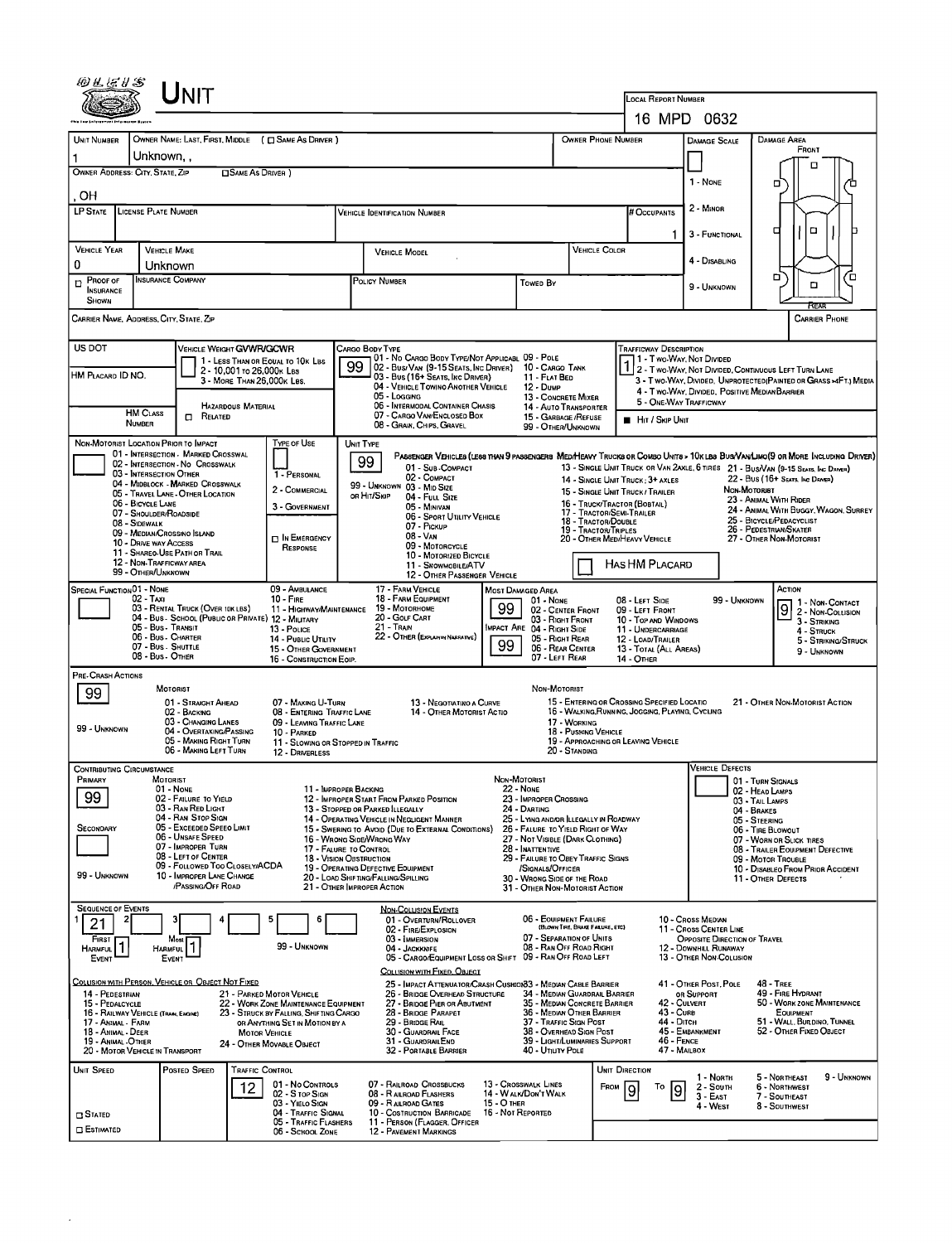| 细丛伝り面                                       |                                             | UNIT                                                                                   |                                                          |                                                                          |    |                                                                                                  |                                  |                                                                             |                                             | LOCAL REPORT NUMBER                                                                             |                                                    |              |                                                                                                                                                                                                                     |
|---------------------------------------------|---------------------------------------------|----------------------------------------------------------------------------------------|----------------------------------------------------------|--------------------------------------------------------------------------|----|--------------------------------------------------------------------------------------------------|----------------------------------|-----------------------------------------------------------------------------|---------------------------------------------|-------------------------------------------------------------------------------------------------|----------------------------------------------------|--------------|---------------------------------------------------------------------------------------------------------------------------------------------------------------------------------------------------------------------|
|                                             |                                             |                                                                                        |                                                          |                                                                          |    |                                                                                                  |                                  |                                                                             |                                             | 16 MPD 0632                                                                                     |                                                    |              |                                                                                                                                                                                                                     |
| UNIT NUMBER                                 |                                             |                                                                                        |                                                          | OWNER NAME: LAST, FIRST, MIDDLE ( C SAME AS DRIVER )                     |    |                                                                                                  |                                  |                                                                             | OWNER PHONE NUMBER                          |                                                                                                 | <b>DAMAGE SCALE</b>                                |              | DAMAGE AREA                                                                                                                                                                                                         |
| $\overline{2}$                              |                                             | Schlabach, Tracy, D.                                                                   |                                                          |                                                                          |    |                                                                                                  |                                  |                                                                             | 330-763-1882                                |                                                                                                 | $\overline{2}$                                     |              | <b>FRONT</b>                                                                                                                                                                                                        |
| OWNER ADDRESS: CITY, STATE, ZIP             |                                             |                                                                                        | <b>CISAME AS DRIVER</b> )                                |                                                                          |    |                                                                                                  |                                  |                                                                             |                                             |                                                                                                 |                                                    |              | ۵                                                                                                                                                                                                                   |
|                                             |                                             | 9 Spring Dr., Millersburg, OH, 44654                                                   |                                                          |                                                                          |    |                                                                                                  |                                  |                                                                             |                                             |                                                                                                 | 1 - None                                           |              | □<br>ά                                                                                                                                                                                                              |
| LP STATE LICENSE PLATE NUMBER               |                                             |                                                                                        |                                                          |                                                                          |    | Vehicle Identification Number                                                                    |                                  |                                                                             |                                             | # OCCUPANTS                                                                                     | 2 - Minor                                          |              |                                                                                                                                                                                                                     |
|                                             |                                             |                                                                                        |                                                          |                                                                          |    |                                                                                                  |                                  |                                                                             |                                             |                                                                                                 |                                                    |              | α                                                                                                                                                                                                                   |
| он                                          | GIT9583                                     |                                                                                        |                                                          |                                                                          |    | 1C4PJMCS3FW594668                                                                                |                                  |                                                                             |                                             | 0                                                                                               | 3 - FUNCTIONAL                                     |              | □                                                                                                                                                                                                                   |
| <b>VEHICLE YEAR</b><br>2015                 |                                             | <b>VEHICLE MAKE</b>                                                                    |                                                          |                                                                          |    | <b>VEHICLE MODEL</b>                                                                             |                                  |                                                                             | <b>VEHICLE COLOR</b>                        |                                                                                                 | 4 - DISABLING                                      |              |                                                                                                                                                                                                                     |
| $P_{\text{ROOF OF}}$                        | Jeep                                        | Insurance Company                                                                      |                                                          |                                                                          |    | Cherokee<br><b>POLICY NUMBER</b>                                                                 |                                  | Towen By                                                                    | GRY                                         |                                                                                                 |                                                    |              | □<br>Έ.                                                                                                                                                                                                             |
| <b>INSURANCE</b>                            |                                             |                                                                                        |                                                          |                                                                          |    |                                                                                                  |                                  |                                                                             |                                             |                                                                                                 | 9 - Unknown                                        |              | α                                                                                                                                                                                                                   |
| SHOWN                                       |                                             | Western Reserve                                                                        |                                                          |                                                                          |    |                                                                                                  |                                  |                                                                             |                                             |                                                                                                 |                                                    |              | REA                                                                                                                                                                                                                 |
| CARRIER NAME, ADDRESS, CITY, STATE, ZIP     |                                             |                                                                                        |                                                          |                                                                          |    |                                                                                                  |                                  |                                                                             |                                             |                                                                                                 |                                                    |              | <b>CARRIER PHONE</b>                                                                                                                                                                                                |
| US DOT                                      |                                             | <b>VEHICLE WEIGHT GVWR/GCWR</b>                                                        |                                                          |                                                                          |    | CARGO BODY TYPE                                                                                  |                                  |                                                                             |                                             | <b>TRAFFICWAY DESCRIPTION</b>                                                                   |                                                    |              |                                                                                                                                                                                                                     |
|                                             |                                             |                                                                                        |                                                          | 1 - LESS THAN OR EQUAL TO 10K LBS                                        | 01 | 01 - No CARGO BODY TYPE/NOT APPLICABL 09 - POLE                                                  |                                  |                                                                             |                                             | 1 - Two Way Nor Divided                                                                         |                                                    |              |                                                                                                                                                                                                                     |
| HM PLACARD ID NO.                           |                                             |                                                                                        | 2 - 10,001 ro 26,000 k LBS<br>3 - MORE THAN 26,000K LBS. |                                                                          |    | 02 - Bus/Van (9-15 Seats, Inc Driver) 10 - Cargo Tank<br>03 - Bus (16+ Seats, Inc Driver)        |                                  | 11 - FLAT BED                                                               |                                             |                                                                                                 |                                                    |              | 2 - Two-Way, Not Divided, Continuous Left Turn Lane<br>3 - Two-Way, Divided, UNPROTECTED (PAINTED OR GRASS >4FT.) MEDIA                                                                                             |
|                                             |                                             |                                                                                        |                                                          |                                                                          |    | 04 - VEHICLE TOWING ANOTHER VEHICLE<br>05 - Logging                                              |                                  | 12 - Dump<br>13 - CONCRETE MIXER                                            |                                             |                                                                                                 |                                                    |              | 4 - Two-Way, DIVIDED, POSITIVE MEDIAN BARRIER                                                                                                                                                                       |
|                                             | <b>HM CLASS</b>                             | <b>O</b> RELATED                                                                       | HAZARDOUS MATERIAL                                       |                                                                          |    | 06 - INTERMODAL CONTAINER CHASIS<br>07 - CARGO VAN/ENCLOSEO BOX                                  |                                  | 14 - AUTO TRANSPORTER<br>15 - GARBAGE / REFUSE                              |                                             | 5 - ONE-WAY TRAFFICWAY                                                                          |                                                    |              |                                                                                                                                                                                                                     |
|                                             | NUMBER                                      |                                                                                        |                                                          |                                                                          |    | 08 - GRAIN, CHIPS, GRAVEL                                                                        |                                  | 99 - OTHER/UNKNOWN                                                          |                                             | HIT / SKIP UNIT                                                                                 |                                                    |              |                                                                                                                                                                                                                     |
|                                             |                                             | NON-MOTORIST LOCATION PRIOR TO IMPACT                                                  |                                                          | <b>TYPE OF USE</b>                                                       |    | UNIT TYPE                                                                                        |                                  |                                                                             |                                             |                                                                                                 |                                                    |              |                                                                                                                                                                                                                     |
|                                             |                                             | 01 - INTERSECTION - MARKED CROSSWAL<br>02 - INTERSECTION - NO CROSSWALK                |                                                          |                                                                          |    | 06<br>01 - Sub-COMPACT                                                                           |                                  |                                                                             |                                             |                                                                                                 |                                                    |              | PASSENGER VEHICLES (LESS THAN 9 PASSENGERS MEDIMEANY TRUCKS OR COMBO UNITS > 10K LBS BUS/VAM/LIMO(9 OR MORE INCLUDING DRIVER)<br>13 - SINGLE UNIT TRUCK OR VAN 2AXLE, 6 TIRES 21 - BUS/VAN (9-15 SEATS, INC DRIVER) |
|                                             | 03 - INTERSECTION OTHER                     | 04 - MIDBLOCK - MARKED CROSSWALK                                                       |                                                          | 1 - PERSONAL                                                             |    | 02 - COMPACT                                                                                     |                                  |                                                                             |                                             | 14 - SINGLE UNIT TRUCK: 3+ AXLES                                                                |                                                    |              | 22 - Bus (16+ Seats, Inc Driver)                                                                                                                                                                                    |
|                                             |                                             | 05 - TRAVEL LANE - OTHER LOCATION                                                      |                                                          | 2 - COMMERCIAL                                                           |    | 99 - UNKNOWN 03 - MID SIZE<br>OR HIT/SKIP<br>04 - FutL Size                                      |                                  |                                                                             |                                             | 15 - SINGLE UNIT TRUCK / TRAILER                                                                |                                                    | Non-Motorist | 23 - ANIMAL WITH RIDER                                                                                                                                                                                              |
|                                             | 06 - BICYCLE LANE<br>07 - Shoulder/Roadside |                                                                                        |                                                          | 3 - GOVERNMENT                                                           |    | 05 - MINIVAN<br>06 - Sport UTILITY VEHICLE                                                       |                                  |                                                                             |                                             | 16 - TRUCK/TRACTOR (BOBTAIL)<br>17 - TRACTOR/SEMI-TRAILER                                       |                                                    |              | 24 - ANIMAL WITH BUGGY, WAGON, SURREY                                                                                                                                                                               |
|                                             | 08 - SIDEWALK                               | 09 - MEDIAN/CROSSING ISLAND                                                            |                                                          |                                                                          |    | 07 - Pickup                                                                                      |                                  |                                                                             | 18 - TRACTOR/DOUBLE<br>19 - TRACTOR/TRIPLES |                                                                                                 |                                                    |              | 25 - BICYCLE/PEDACYCLIST<br>26 - PEDESTRIAN/SKATER                                                                                                                                                                  |
|                                             | 10 - DRIVE WAY ACCESS                       |                                                                                        |                                                          | <b>DIN EMERGENCY</b><br>RESPONSE                                         |    | $08 - Van$<br>09 - MOTORCYCLE                                                                    |                                  |                                                                             |                                             | 20 - OTHER MEO/HEAVY VEHICLE                                                                    |                                                    |              | 27 - OTHER NON-MOTORIST                                                                                                                                                                                             |
|                                             | 12 - NON-TRAFFICWAY AREA                    | 11 - SHARED-USE PATH OR TRAIL                                                          |                                                          |                                                                          |    | 10 - MOTORIZED BICYCLE<br>11 - SNOWMOBILE/ATV                                                    |                                  |                                                                             |                                             | HAS HM PLACARD                                                                                  |                                                    |              |                                                                                                                                                                                                                     |
|                                             | 99 - OTHER/UNKNOWN                          |                                                                                        |                                                          |                                                                          |    | 12 - OTHER PASSENGER VEHICLE                                                                     |                                  |                                                                             |                                             |                                                                                                 |                                                    |              |                                                                                                                                                                                                                     |
| SPECIAL FUNCTION 01 - NONE                  | 02 - TAXI                                   |                                                                                        |                                                          | 09 - AMBULANCE<br>$10 - FIRE$                                            |    | 17 - FARM VEHICLE<br>18 - FARM EQUIPMENT                                                         |                                  | MOST DAMAGED AREA<br>01 - NONE                                              |                                             | 08 - LEFT SIDE                                                                                  |                                                    | 99 - UNKNOWN | ACTION                                                                                                                                                                                                              |
| 01                                          |                                             | 03 - RENTAL TRUCK (OVER 10KLBS)<br>04 - BUS - SCHOOL (PUBLIC OR PRIVATE) 12 - MILITARY |                                                          | 11 - HIGHWAY/MAINTENANCE                                                 |    | 19 - Мотовноме<br>20 - GOLF CART                                                                 | 04                               | 02 - CENTER FRONT                                                           |                                             | 09 - LEFT FRONT                                                                                 |                                                    |              | 1 1 - Non- Contact<br>4 2 - Non-Contact<br>4 2 - Non-Collision                                                                                                                                                      |
|                                             |                                             | 05 - Bus Transit                                                                       |                                                          | 13 - Pouce                                                               |    | $21 -$ TRAIN                                                                                     |                                  | 03 - RIGHT FRONT<br>IMPACT ARE 04 - RIGHT SIDE                              |                                             | 10 - TOP AND WINDOWS<br>11 - UNDERCARRIAGE                                                      |                                                    |              | 3 - STRIKING<br>$4 -$ Struck                                                                                                                                                                                        |
|                                             |                                             | 06 - Bus - CHARTER<br>07 - Bus - SHUTTLE                                               |                                                          | 14 - PUBLIC UTILITY<br>15 - OTHER GOVERNMENT                             |    | 22 - OTHER (EXPLAININ NARRATIVE)                                                                 | 04                               | 05 - RIGHT REAR<br>06 - REAR CENTER                                         |                                             | 12 - LOAD/TRAILER<br>13 - TOTAL (ALL AREAS)                                                     |                                                    |              | 5 - STRIKING/STRUCK                                                                                                                                                                                                 |
|                                             | 08 - Bus - OTHER                            |                                                                                        |                                                          | 16 - CONSTRUCTION EOIP.                                                  |    |                                                                                                  |                                  | 07 - LEFT REAR                                                              |                                             | 14 - Отнев                                                                                      |                                                    |              | 9 - UNKNOWN                                                                                                                                                                                                         |
| PRE- CRASH ACTIONS                          |                                             |                                                                                        |                                                          |                                                                          |    |                                                                                                  |                                  |                                                                             |                                             |                                                                                                 |                                                    |              |                                                                                                                                                                                                                     |
| 10                                          |                                             | <b>MOTORIST</b>                                                                        |                                                          |                                                                          |    |                                                                                                  |                                  | NON-MOTORIST                                                                |                                             |                                                                                                 |                                                    |              |                                                                                                                                                                                                                     |
|                                             |                                             | 01 - STRAIGHT AHEAD<br>02 - BACKING                                                    |                                                          | 07 - MAKING U-TURN<br>08 - ENTERING TRAFFIC LANE                         |    | 13 - NEGOTIATING A CURVE<br>14 - OTHER MOTORIST ACTIO                                            |                                  |                                                                             |                                             | 15 - ENTERING OR CROSSING SPECIFIED LOCATIO<br>16 - WALKING, RUNNING, JOGGING, PLAYING, CYCLING |                                                    |              | 21 - OTHER NON-MOTORIST ACTION                                                                                                                                                                                      |
| 99 - Unknown                                |                                             | 03 - CHANGING LANES<br>04 - OVERTAKING/PASSING                                         |                                                          | 09 - LEAVING TRAFFIC LANE<br>10 - PARKED                                 |    |                                                                                                  |                                  |                                                                             | 17 - WORKING<br>18 - PUSHING VEHICLE        |                                                                                                 |                                                    |              |                                                                                                                                                                                                                     |
|                                             |                                             | 05 - MAKING RIGHT TURN                                                                 |                                                          | 11 - SLOWING OR STOPPED IN TRAFFIC                                       |    |                                                                                                  |                                  |                                                                             |                                             | 19 - APPROACHING OR LEAVING VEHICLE                                                             |                                                    |              |                                                                                                                                                                                                                     |
|                                             |                                             | 06 - MAKING LEFT TURN                                                                  |                                                          | 12 - DRIVERLESS                                                          |    |                                                                                                  |                                  |                                                                             | 20 - STANDING                               |                                                                                                 |                                                    |              |                                                                                                                                                                                                                     |
| <b>CONTRIBUTING CIRCUMSTANCE</b><br>PRIMARY |                                             | <b>MOTORIST</b>                                                                        |                                                          |                                                                          |    |                                                                                                  | NON-MOTORIST                     |                                                                             |                                             |                                                                                                 | VEHICLE DEFECTS                                    |              | 01 - TURN SIGNALS                                                                                                                                                                                                   |
| 01                                          |                                             | 01 - None<br>02 - FAILURE TO YIELD                                                     |                                                          | 11 - IMPROPER BACKING                                                    |    | 12 - IMPROPER START FROM PARKED POSITION                                                         | <b>22 - NONE</b>                 | 23 - IMPROPER CROSSING                                                      |                                             |                                                                                                 |                                                    |              | 02 - HEAD LAMPS                                                                                                                                                                                                     |
|                                             |                                             | 03 - RAN RED LIGHT                                                                     |                                                          |                                                                          |    | 13 - STOPPED OR PARKED ILLEGALLY                                                                 |                                  | 24 - DARTING                                                                |                                             |                                                                                                 |                                                    | 04 - BRAKES  | 03 - TAIL LAMPS                                                                                                                                                                                                     |
| SECONDARY                                   |                                             | 04 - RAN STOP SIGN<br>05 - Exceeded Speed LIMIT                                        |                                                          |                                                                          |    | 14 - OPERATING VEHICLE IN NEGLIGENT MANNER<br>15 - SWERING TO AVOID (DUE TO EXTERNAL CONDITIONS) |                                  | 25 - LYING AND/OR ILLEGALLY IN ROADWAY<br>26 - FALURE TO YIELD RIGHT OF WAY |                                             |                                                                                                 |                                                    |              | 05 - STEERING<br>06 - TIRE BLOWOUT                                                                                                                                                                                  |
|                                             |                                             | 06 - UNSAFE SPEED<br>07 - IMPROPER TURN                                                |                                                          | 17 - FALURE TO CONTROL                                                   |    | 16 - Wrong Side/Wrong Way                                                                        |                                  | 27 - NOT VISIBLE (DARK CLOTHING)<br>28 - INATTENTIVE                        |                                             |                                                                                                 |                                                    |              | 07 - WORN OR SLICK TIRES                                                                                                                                                                                            |
|                                             |                                             | 08 - LEFT OF CENTER                                                                    |                                                          | 18 - VISION OBSTRUCTION                                                  |    |                                                                                                  |                                  | 29 - FAILURE TO OBEY TRAFFIC SIGNS                                          |                                             |                                                                                                 |                                                    |              | 08 - TRAILER EQUIPMENT DEFECTIVE<br>09 - MOTOR TROUBLE                                                                                                                                                              |
| 99 - UNKNOWN                                |                                             | 09 - FOLLOWED TOO CLOSELY/ACDA<br>10 - IMPROPER LANE CHANGE                            |                                                          |                                                                          |    | 19 - OPERATING DEFECTIVE EQUIPMENT<br>20 - LOAD SHIFTING/FALLING/SPILLING                        |                                  | /SIGNALS/OFFICER<br>30 - WRONG SIDE OF THE ROAD                             |                                             |                                                                                                 |                                                    |              | 10 - DISABLED FROM PRIOR ACCIDENT<br>11 - OTHER DEFECTS                                                                                                                                                             |
|                                             |                                             | <b>/PASSING/OFF ROAD</b>                                                               |                                                          |                                                                          |    | 21 - Other IMPROPER ACTION                                                                       |                                  | 31 - OTHER NON-MOTORIST ACTION                                              |                                             |                                                                                                 |                                                    |              |                                                                                                                                                                                                                     |
| <b>SEQUENCE OF EVENTS</b>                   |                                             |                                                                                        |                                                          |                                                                          |    | <b>NON-COLLISION EVENTS</b>                                                                      |                                  |                                                                             |                                             |                                                                                                 |                                                    |              |                                                                                                                                                                                                                     |
| 20                                          |                                             | 3                                                                                      |                                                          | 6                                                                        |    | 01 - OVERTURN/ROLLOVER<br>02 - FIRE/EXPLOSION                                                    |                                  | 06 - EOUIPMENT FAILURE                                                      | (BLOWN TIRE, BRAKE FAILURE, ETC)            |                                                                                                 | 10 - Cross Median<br>11 - Cross CENTER LINE        |              |                                                                                                                                                                                                                     |
| FIRST<br>HARMFUL <sup>1</sup>               |                                             | Most                                                                                   |                                                          | 99 - UNKNOWN                                                             |    | 03 - IMMERSION<br>04 - JACKKNIFE                                                                 |                                  | 07 - SEPARATION OF UNITS<br>08 - RAN OFF ROAD RIGHT                         |                                             | 12                                                                                              | OPPOSITE DIRECTION OF TRAVEL<br>- DOWNHILL RUNAWAY |              |                                                                                                                                                                                                                     |
| EVENT                                       |                                             | <b>HARMFUL</b><br>EVENT                                                                |                                                          |                                                                          |    | 05 - CARGO/EQUIPMENT LOSS OR SHIFT 09 - RAN OFF ROAD LEFT                                        |                                  |                                                                             |                                             |                                                                                                 | 13 - OTHER NON-COLLISION                           |              |                                                                                                                                                                                                                     |
|                                             |                                             |                                                                                        |                                                          |                                                                          |    | COLLISION WITH FIXED, OBJECT                                                                     |                                  |                                                                             |                                             |                                                                                                 |                                                    |              |                                                                                                                                                                                                                     |
| 14 - PEDESTRIAN                             |                                             | <u>Collision with Person, Vehicle or Object Not Fixed</u>                              |                                                          | 21 - PARKED MOTOR VEHICLE                                                |    | 25 - IMPACT ATTENUATOR/CRASH CUSHION33 - MEDIAN CABLE BARRIER<br>26 - BRIDGE OVERHEAD STRUCTURE  |                                  | 34 - MEDIAN GUARDRAIL BARRIER                                               |                                             |                                                                                                 | 41 - OTHER POST, POLE<br>OR SUPPORT                |              | 48 - TREE<br>49 - Fire Hydrant                                                                                                                                                                                      |
| 15 - PEDALCYCLE                             |                                             |                                                                                        |                                                          | 22 - WORK ZONE MAINTENANCE EQUIPMENT                                     |    | 27 - BRIDGE PIER OR ABUTMENT<br>28 - BRIDGE PARAPET                                              |                                  | 35 - MEDIAN CONCRETE BARRIER<br>36 - MEDIAN OTHER BARRIER                   |                                             | 43 - Cure                                                                                       | 42 - Culvert                                       |              | 50 - WORK ZONE MAINTENANCE<br>EQUIPMENT                                                                                                                                                                             |
| 17 - ANIMAL - FARM                          | 16 - RAILWAY VEHICLE (TRAIN, ENGINE)        |                                                                                        |                                                          | 23 - STRUCK BY FALLING, SHIFTING CARGO<br>OR ANYTHING SET IN MOTION BY A |    | 29 - BRIDGE RAIL                                                                                 |                                  | 37 - TRAFFIC SIGN POST                                                      |                                             | 44 - Олтон                                                                                      |                                                    |              | 51 - WALL, BUILDING, TUNNEL                                                                                                                                                                                         |
| 18 - Animal - Deer<br>19 - Animal - OTHER   |                                             |                                                                                        | <b>MOTOR VEHICLE</b>                                     | 24 - OTHER MOVABLE OBJECT                                                |    | 30 - GUARDRAIL FACE<br>31 - GUARDRAILEND                                                         |                                  | 38 - OVERHEAD SIGN POST<br>39 - LIGHT/LUMINARIES SUPPORT                    |                                             | 46 - FENCE                                                                                      | 45 - EMBANKMENT                                    |              | 52 - OTHER FIXED OBJECT                                                                                                                                                                                             |
|                                             | 20 - MOTOR VEHICLE IN TRANSPORT             |                                                                                        |                                                          |                                                                          |    | 32 - PORTABLE BARRIER                                                                            |                                  | 40 - UTILITY POLE                                                           |                                             | 47 - MAILBOX                                                                                    |                                                    |              |                                                                                                                                                                                                                     |
| UNIT SPEED                                  |                                             | POSTED SPEED                                                                           | TRAFFIC CONTROL                                          |                                                                          |    |                                                                                                  |                                  |                                                                             |                                             | UNIT DIRECTION                                                                                  | 1 - Noam                                           |              | 5 - Northeast<br>9 - UNKNOWN                                                                                                                                                                                        |
| 0                                           |                                             |                                                                                        | 12.                                                      | 01 - No CONTROLS<br>02 - S TOP SIGN                                      |    | 07 - RAILROAD CROSSBUCKS<br>08 - R AILROAD FLASHERS                                              |                                  | 13 - Crosswalk Lines<br>14 - Walk/Don't Walk                                |                                             | FROM<br>To                                                                                      | 2 - South                                          |              | 6 - NORTHWEST                                                                                                                                                                                                       |
|                                             |                                             |                                                                                        |                                                          | 03 - YIELD SIGN                                                          |    | 09 - RAILROAD GATES<br>10 - COSTRUCTION BARRICADE                                                | 15 - О тнев<br>16 - Not Reported |                                                                             |                                             |                                                                                                 | $3 - EAST$<br>4 - West                             |              | 7 - SOUTHEAST<br>8 - Southwest                                                                                                                                                                                      |
| <b>STATED</b>                               |                                             |                                                                                        |                                                          | 04 - TRAFFIC SIGNAL<br>05 - TRAFFIC FLASHERS                             |    | 11 - PERSON (FLAGGER, OFFICER                                                                    |                                  |                                                                             |                                             |                                                                                                 |                                                    |              |                                                                                                                                                                                                                     |
| $\square$ Estimated                         |                                             |                                                                                        |                                                          | 06 - School Zone                                                         |    | 12 - PAVEMENT MARKINGS                                                                           |                                  |                                                                             |                                             |                                                                                                 |                                                    |              |                                                                                                                                                                                                                     |

 $\mathcal{L}^{\text{max}}_{\text{max}}$ 

 $\mathcal{L}^{\pm}$